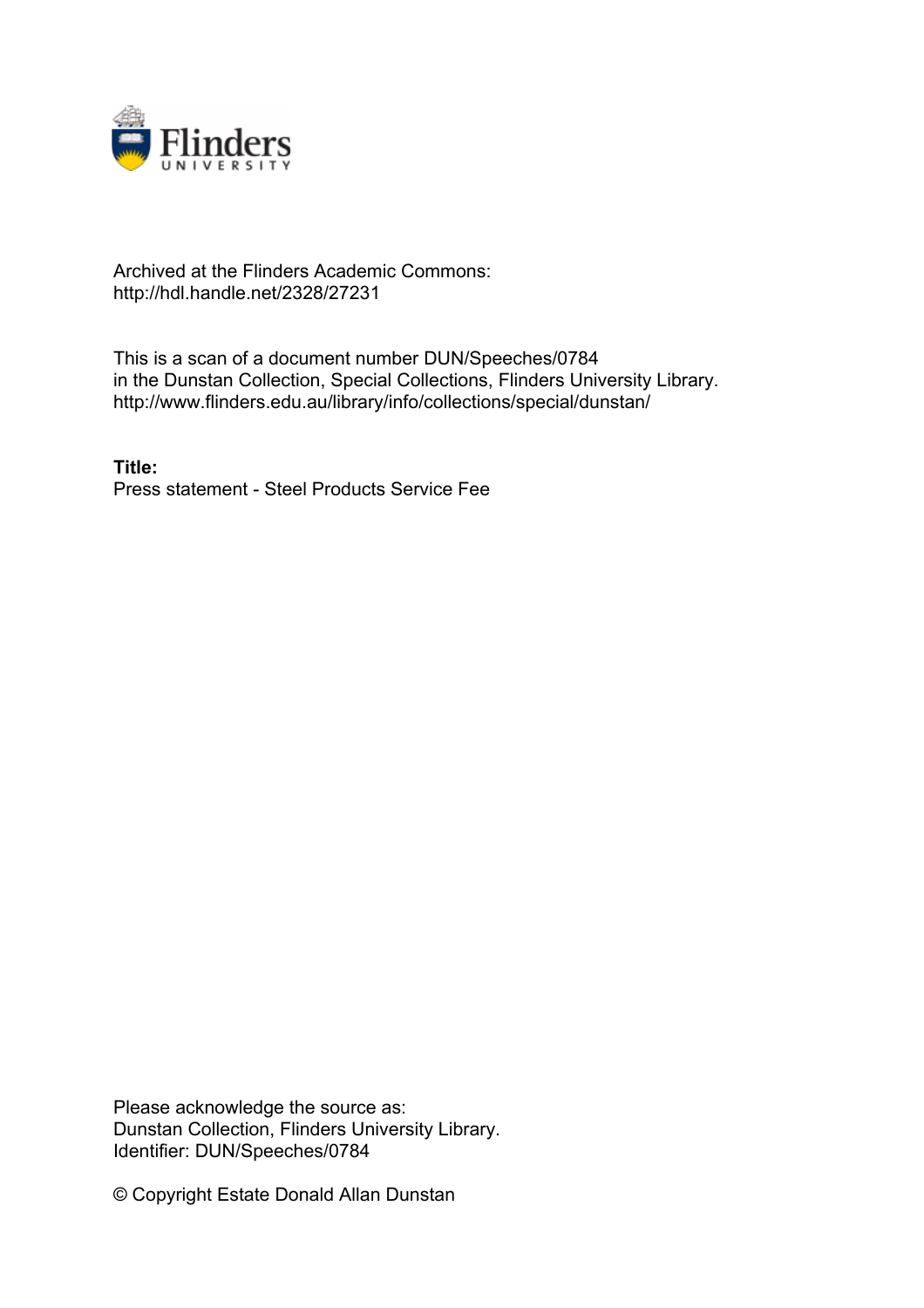## PRESS STATEMENT FROM THE PREMIER (MR. DUNSTAN)

### 11/6/71.

 $66$ 

The Premier (Mr. Dunstan) announced today that the Prices Commissioner, Mr. L.H. Baker, has requested South Australian steel distributors to withdraw their new \$7.50 service fee on sales of under one ton of Broken Hill Proprietary Co. Ltd., steel products.

Mr. Dunstan said the Commissioner had done so in a letter to B.H.P. steel distributors yesterday.

Mr. Baker said the charge was considered excessive and asked the distributors to withdraw it pending a full investigation by his Branch.

His letter followed a preliminary investigation by the Prices Branch into the new charge.

The text of the Commissioner's letter was today released by Mr. Dunstan:

> "A large number of complaints have been received by this Branch concerning the imposition as from 7th June, 1971, of a service fee of \$7.50 on sales of less than one ton of B.H.P. steel products.

> The charge is considered to be excessive and it is requested that it be withdrawn immediately pending a full investigation by this Branch into all aspects of the matter."